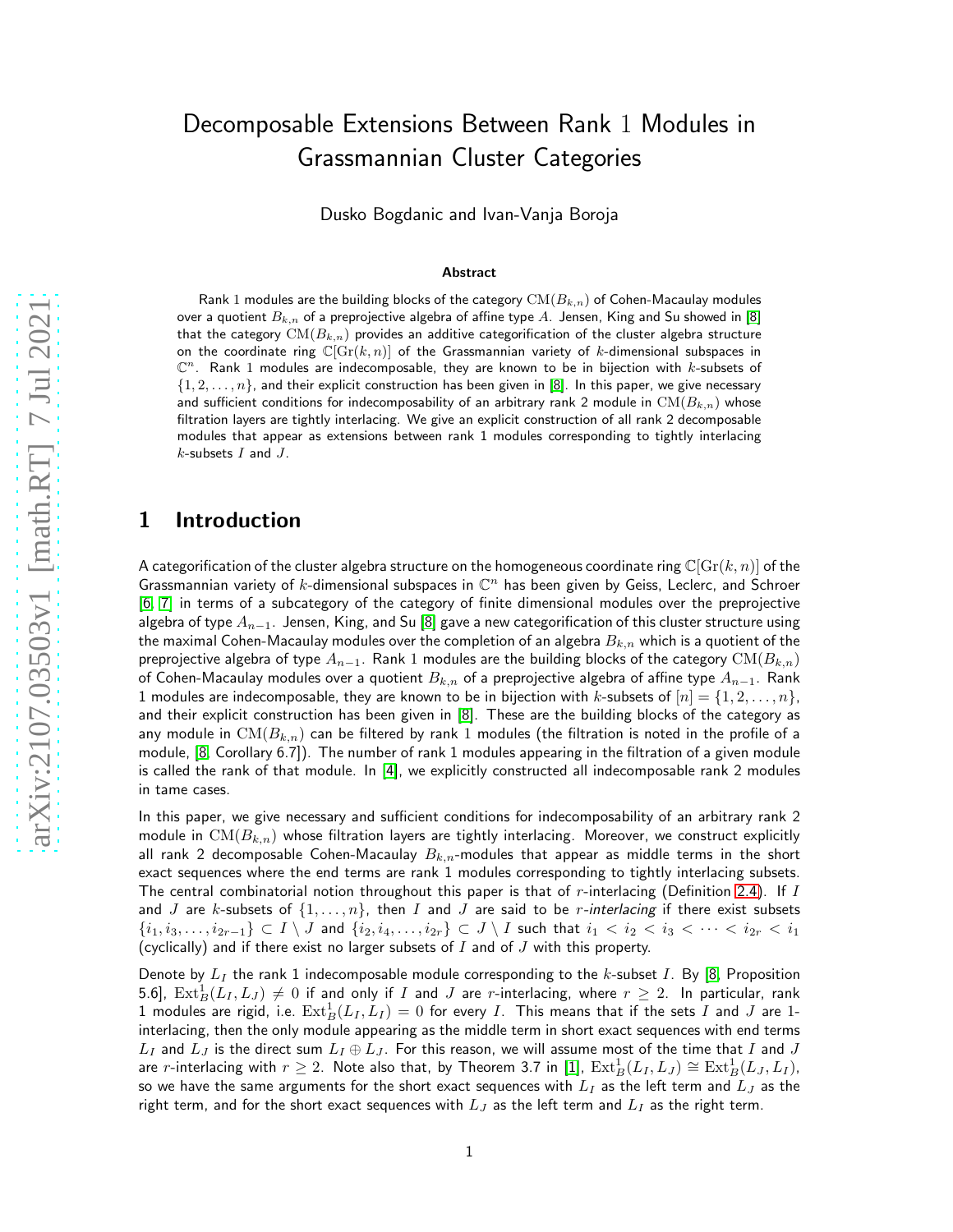The paper is organized as follows. In Section 2, we recall the definitions and key results about Grassmannian cluster categories. In Section 3, we study the filtration  $I \mid J$ , where  $I = \{1, 3, ..., 2r - 1\}$ and  $J = \{2, 4, \ldots, 2r\}$ , in the case  $(r, 2r)$ . We explain how the general case of a module with tight r-interlacing filtration layers reduces to the case of the module with filtration  $I \mid J$ . For the filtration layers I and J of a module with profile  $I \mid J$ , we construct all decomposable rank 2 modules that are extensions of these rank 1 modules, i.e. we construct all decomposable modules that appear as middle terms in short exact sequences with  $L_I$  and  $L_J$  as end terms. In particular, we associate with every subset of peaks of the rim I a decomposable rank 2 module that is extension of  $L_J$  by  $L_I$ .

Our main results are Theorem [3.3](#page-6-0) in which we give necessary and sufficient conditions for a rank 2 module with filtration  $I \mid J$  to be indecomposable, and Theorem [3.7](#page-10-0) in which we give an explicit construction of all rank 2 decomposable modules that appear as extensions between rank 1 modules corresponding to the subsets  $I$  and  $J$ .

## 2 Preliminaries

<span id="page-1-0"></span>We follow closely the exposition from [\[8,](#page-13-0) [1,](#page-13-4) [2,](#page-13-5) [4\]](#page-13-3) in order to introduce notation and background results. Let  $\Gamma_n$  be the quiver of the boundary algebra, with vertices  $1, 2, \ldots, n$  on a cycle and arrows  $x_i:i-1\to i,\, y_i:i\to i-1$  (see Figure [1\)](#page-1-0). We write  $\text{CM}(B_{k,n})$  for the category of maximal Cohen-Macaulay modules for the completed path algebra  $B_{k,n}$  of  $\Gamma_n$ , with relations  $xy-yx$  and  $x^k-y^{n-k}$ (at every vertex). The centre of  $B_{k,n}$  is  $Z:=\mathbb{C}[[t]]$ , where  $t=\sum_i x_i y_i.$ 



Figure 1: The quiver  $\Gamma_n$  for  $n = 5$ .

The algebra  $B_{k,n}$  coincides with the quotient of the completed path algebra of the graph  $C$  (a circular graph with vertices  $C_0 = \mathbb{Z}_n$  set clockwise around a circle, and with the set of edges,  $C_1$ , also labeled by  $\mathbb{Z}_n$ , with edge i joining vertices  $i - 1$  and i), i.e. the doubled quiver as above, by the closure of the ideal generated by the relations above (we view the completed path algebra of the graph  $C$  as a topological algebra via the m-adic topology, where m is the two-sided ideal generated by the arrows of the quiver, see [\[5,](#page-13-6) Section 1]). The algebra  $B_{k,n}$ , that we will often denote by B when there is no ambiguity, was introduced in [\[8,](#page-13-0) Section 3]. Observe that  $B_{k,n}$  is isomorphic to  $B_{n-k,n}$ , so we will always assume that  $k \leq \frac{n}{2}$ .

The (maximal) Cohen-Macaulay  $B$ -modules are precisely those which are free as  $Z$ -modules. Such a module  $M$  is given by a representation  $\{M_i\,:\,i\in C_0\}$  of the quiver with each  $M_i$  a free  $Z$ -module of the same rank (which is the rank of  $M$ ).

**Definition 2.1** ([\[8\]](#page-13-0), Definition 3.5). For any  $B_{k,n}$ -module M and K the field of fractions of Z, the rank of M, denoted by  $rk(M)$ , is defined to be  $rk(M) = \text{len}(M \otimes_Z K)$ .

Note that  $B \otimes_Z K \cong M_n(K)$ , which is a simple algebra. It is easy to check that the rank is additive on short exact sequences, that  $rk(M) = 0$  for any finite-dimensional B-module (because these are torsion over Z) and that, for any Cohen-Macaulay B-module M and every idempotent  $e_j$ ,  $1 \leq j \leq n$ ,  $rk_Z(e_iM) = rk(M)$ , so that, in particular,  $rk_Z(M) = nrk(M)$ .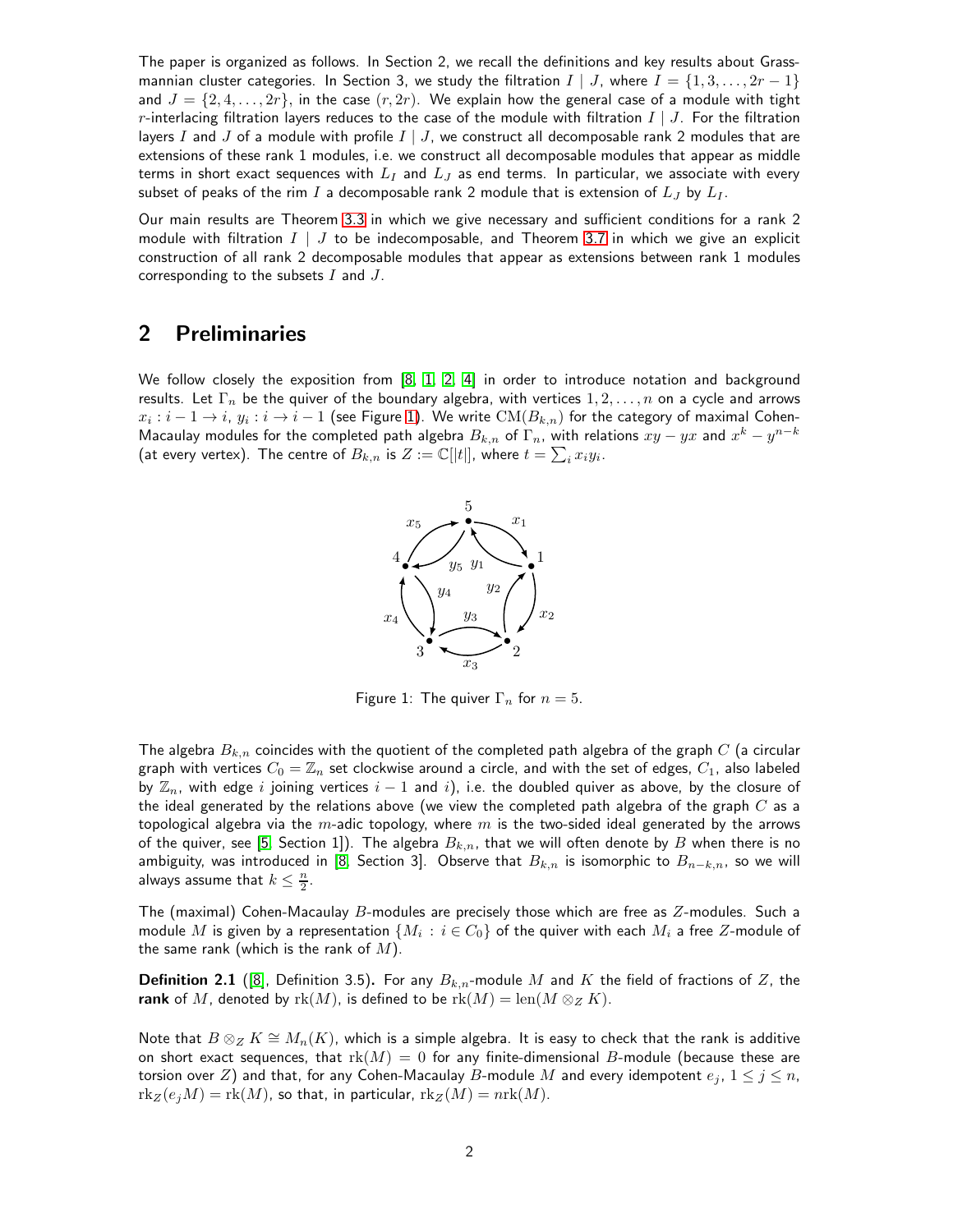**Definition 2.2** ([\[8\]](#page-13-0), Definition 5.1). For any k-subset I of  $C_1$ , we define a rank 1 B-module

$$
L_I = (U_i, i \in C_0; x_i, y_i, i \in C_1)
$$

as follows. For each vertex  $i \in C_0$ , set  $U_i = \mathbb{C}[[t]]$ , for each edge  $i \in C_1$ , set

$$
x_i: U_{i-1} \to U_i
$$
 to be multiplication by 1 if  $i \in I$ , and by t if  $i \notin I$ ,

 $y_i\colon U_i\to U_{i-1}$  to be multiplication by  $t$  if  $i\in I$ , and by  $1$  if  $i\not\in I$ .

The module  $L_I$  can be represented by a lattice diagram  $\mathcal{L}_I$  in which  $U_0, U_1, U_2, \ldots, U_n$  are represented by columns of vertices (dots) from left to right (with  $U_0$  and  $U_n$  to be identified), going down infinitely. The vertices in each column correspond to the natural monomial  $\mathbb{C}$ -basis of  $\mathbb{C}[t]$ . The column corresponding to  $U_{i+1}$  is displaced half a step vertically downwards (respectively, upwards) in relation to  $U_i$ if  $i + 1 \in I$  (respectively,  $i + 1 \notin I$ ), and the actions of  $x_i$  and  $y_i$  are shown as diagonal arrows. Note that the  $k$ -subset  $I$  can then be read off as the set of labels on the arrows pointing down to the right which are exposed to the top of the diagram. For example, the lattice diagram  $\mathcal{L}_{\{1,4,5\}}$  in the case  $k = 3$ ,  $n = 8$ , is shown in Figure [2.](#page-2-1)

<span id="page-2-1"></span>

Figure 2: Lattice diagram of the module  $L_{\{1,4,5\}}$ 

We see from Figure [2](#page-2-1) that the module  $L<sub>I</sub>$  is determined by its upper boundary, denoted by the thick lines, which we refer to as the *rim* of the module  $L<sub>I</sub>$  (this is why we call the k-subset I the rim of  $L<sub>I</sub>$ ). Throughout this paper we will identify a rank 1 module  $L_I$  with its rim. Moreover, most of the time we will omit the arrows in the rim of  $L_I$  and represent it as an undirected graph.

We say that i is a *peak* of the rim I if  $i \notin I$  and  $i + 1 \in I$ . In the above example, the peaks of  $I = \{1, 4, 5\}$  are 3 and 8. We say that i is a *valley* of the rim I if  $i \in I$  and  $i + 1 \notin I$ . In the above example, the valleys of  $I = \{1, 4, 5\}$  are 1 and 5.

Proposition 2.3 ([\[8\]](#page-13-0), Proposition 5.2). *Every rank* 1 *Cohen-Macaulay* Bk,n*-module is isomorphic to*  $L_I$  for some unique  $k$ -subset  $I$  of  $C_1$ .

Every B-module has a canonical endomorphism given by multiplication by  $t \in Z$ . For  $L<sub>I</sub>$  this corresponds to shifting  $\mathcal{L}_I$  one step downwards. Since Z is central,  $\text{Hom}_B(M, N)$  is a Z-module for arbitrary B-modules M and N. If M, N are free Z-modules, then so is  $\text{Hom}_B(M, N)$ . In particular, for any two rank 1 Cohen-Macaulay B-modules  $L_I$  and  $L_J$ ,  $\text{Hom}_B(L_I, L_J)$  is a free module of rank 1 over  $Z = \mathbb{C}[[t]]$ , generated by the canonical map given by placing the lattice of  $L_I$  inside the lattice of  $L_J$ as far up as possible so that no part of the rim of  $L_I$  is strictly above the rim of  $L_J$  [\[8,](#page-13-0) Section 6].

<span id="page-2-0"></span>**Definition 2.4** (r-interlacing). Let I and J be two k-subsets of  $\{1,\ldots,n\}$ . The sets I and J are said to be r*-interlacing* if there exist subsets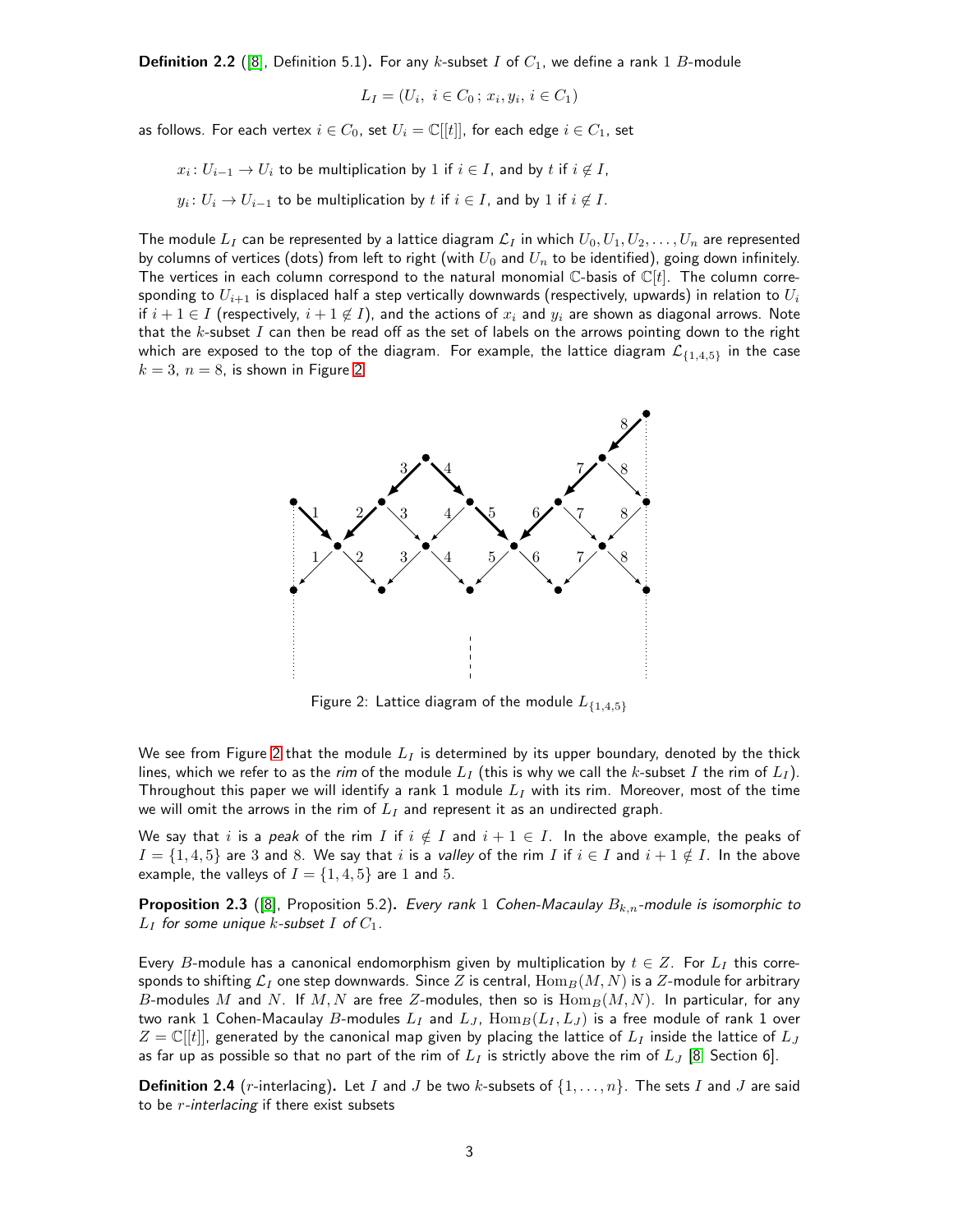$\{i_1,i_3,\ldots,i_{2r-1}\}\subset I\setminus J$  and  $\{i_2,i_4,\ldots,i_{2r}\}\subset J\setminus I$  such that  $i_1 < i_2 < i_3 < \cdots < i_{2r} < i_1$ (cyclically) and if there exist no larger subsets of  $I$  and of  $J$  with this property. We say that  $I$  and  $J$ are *tightly r-interlacing* if they are *r*-interlacing and  $|I \cap J| = k - r$ .

**Definition 2.5.** A *B*-module is *rigid* if  $\text{Ext}_{B}^{1}(M, M) = 0$ .

If  $I$  and  $J$  are  $r$ -interlacing  $k$ -subsets, where  $r < 2$ , then  $\mathrm{Ext}^1_B(L_I,L_J) = 0$ , in particular, rank  $1$ modules are rigid (see [\[8,](#page-13-0) Proposition 5.6]).

<span id="page-3-0"></span>Every indecomposable  $M$  of rank  $n$  in  $\mathrm{CM}(B)$  has a filtration with factors  $L_{I_1},L_{I_2},\ldots,L_{I_n}$  of rank 1. This filtration is noted in its *profile*,  $pr(M) = I_1 | I_2 | \ldots | I_n$ , [\[8,](#page-13-0) Corollary 6.7]. In the case of a rank 2 module M with filtration  $L_I | L_J$  (i.e. with profile  $I | J$ ), we picture this module by drawing the rim J below the rim I, in such a way that J is placed as far up as possible so that no part of the rim J is strictly above the rim I. We refer to this picture of M as its *lattice diagram.* Note that there is at least one point where the rims  $I$  and  $J$  meet (see Figure [3\)](#page-3-0).



Figure 3: The lattice diagram of a module with filtration  $L_{\{1,3,5,7\}} | L_{\{2,4,6,8\}}$ .

The two rims in the lattice diagram of a rank 2 module  $M$  form a number of regions between the points where the two rims meet but differ in direction before and/or after meeting. We call these regions the *boxes* formed by the rims or by the profile. The term box is a combinatorial tool which is very useful in finding conditions for indecomposability. However, let us point out that the module  $M$  might be a direct sum in which case the lattice diagram is really a pair of lattice diagrams of rank 1 modules. We still view the corresponding diagram as forming boxes. If I and J are r-interlacing, then they form exactly  $r$ -boxes if and only if they are tightly  $r$ -interlacing. A lattice diagram with three boxes is shown in Figure [4.](#page-3-1) Moreover, the filtration layers of a module M give a poset structure. If M is a rank 2 module with  $r_1$  boxes, with  $r_1 \leq r$ , the poset structure associated with  $M$  is  $1^{r_1} \mid 2$ , see Figure [4.](#page-3-1) The poset consists of a tree with one vertex of degree  $r_1$  and  $r_1$  leaves, it has dimension 1 at the leaves and dimension 2 at central vertex (we also refer to this as a *dimension lattice*). For background on the poset associated with an indecomposable module or to its profile, we refer to [\[8,](#page-13-0) Section 6] and [\[3,](#page-13-7) Section 2].

<span id="page-3-1"></span>

 $I = \{2, 5, 7, 8, 10\}$   $J = \{1, 3, 4, 6, 9\}$ 

Figure 4: The profile of a module with 4-interlacing layers forming three boxes with poset  $1^3 \mid 2$ . The dashed line shows the rim of  $L_I$  with arrows  $x_i,\,i\in I,$  indicated. The solid line below is the rim of  $L_J,$ with arrows  $x_i, i \in J$ , indicated.

A partial answer to the question of indecomposability of a rank 2 module in terms of its poset is given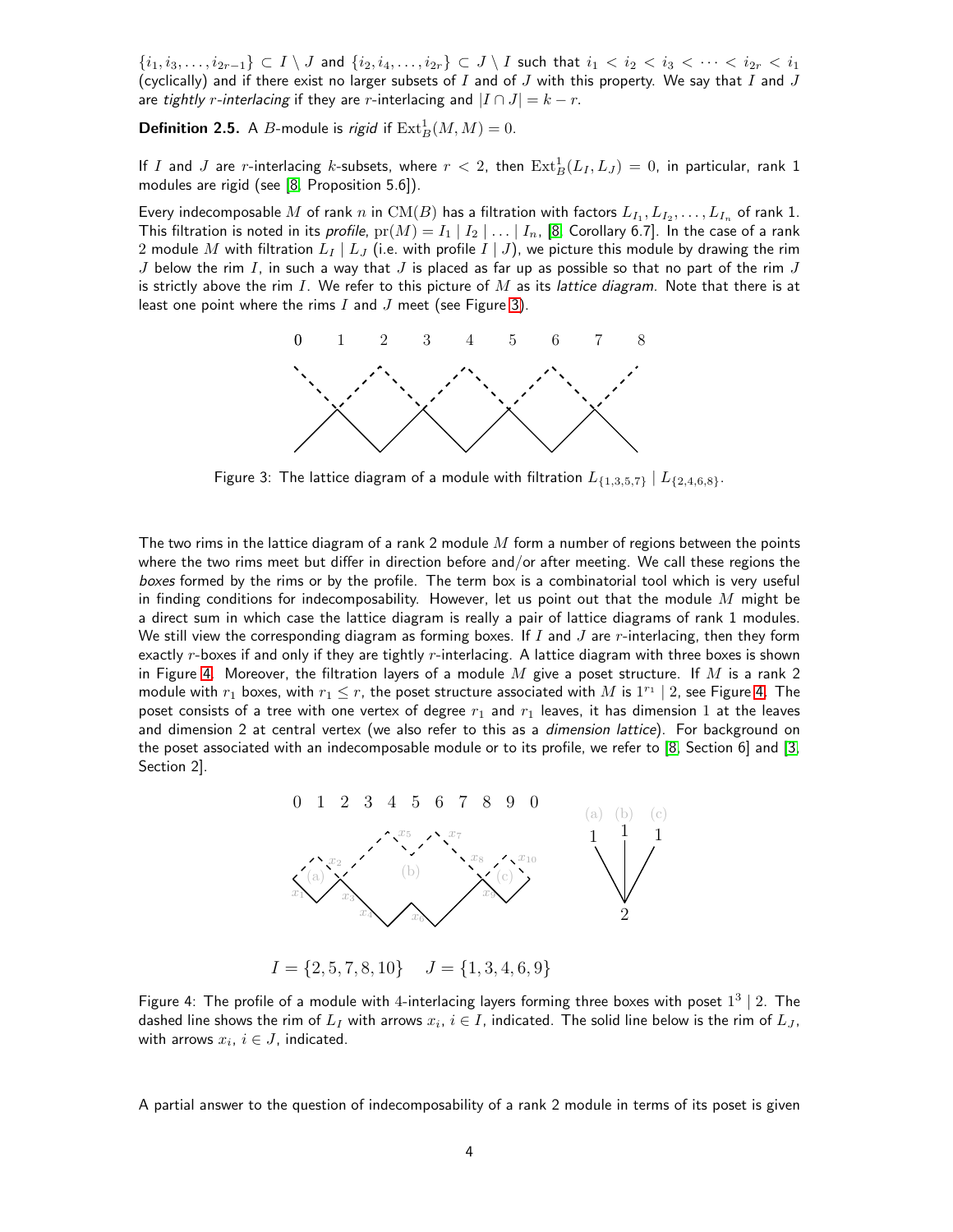in the following proposition.

**Proposition 2.6** ([\[2\]](#page-13-5), Remark 3.2). Let  $M \in CM(B_{k,n})$  be an indecomposable module with profile I | J. Then I and J are r-interlacing and their poset is  $1^{r_1}$  | 2, where  $r \ge r_1 \ge 3$ .

This proposition tells us that when dealing with rank 2 indecomposable modules, we can assume that the poset of such a module is of the form  $1^{r_1} \mid 2$ , for  $r_1 \geq 3$ .

Throughout the paper, our strategy to prove that a module is indecomposable is to show that its endomorphism ring does not have non-trivial idempotent elements. When we deal with a decomposable rank 2 module, in order to determine the summands of this module, we construct a non-trivial idempotent in its endomorphism ring, and then find corresponding eigenvectors at each vertex of the quiver and check the action of the morphisms  $x_i$  on these eigenvectors.

#### **3** Tight  $r$ -interlacing

In this section we construct all rank 2 decomposable modules with filtration  $I \mid J$  in the case when I and J are tightly r-interlacing k-subsets, i.e., when  $|I \setminus J| = |J \setminus I| = r$  and non-common elements of I and J interlace, that is,  $|I \cap J| = k - r$ .

We are interested in the modules  $M$  that are decomposable and appear as the middle term in a short exact sequence of the form:

$$
0 \longrightarrow L_J \longrightarrow M \longrightarrow L_I \longrightarrow 0.
$$

In [\[4\]](#page-13-3), we defined a rank 2 module  $\mathbb{M}(I,J)$  with filtration  $L_I \mid L_J$  in a similar way as rank 1 modules are defined in  $\mathrm{CM}(B_{k,n}).$  We recall the construction here. Let  $V_i:=\mathbb{C}[\|t|\]\oplus\mathbb{C}[\|t|],$   $i=1,\ldots,n.$  The module  $\mathbb{M}(I, J)$  has  $V_i$  at each vertex  $1, 2, \ldots, n$  of  $\Gamma_n$ . In order to have a module structure, for every  $i$  we need to define  $x_i\colon V_{i-1}\to V_i$  and  $y_i\colon V_i\to V_{i-1}$  in such a way that  $x_iy_i=t\cdot{\rm id}$  and  $x^k=y^{n-k}.$ 

Since  $L_J$  is a submodule of a rank 2 module  $\mathbb{M}(I, J)$ , and  $L_I$  is the quotient, if we extend the basis of  $L_J$  to the basis of the module  $\mathbb{M}(I,J)$ , then with respect to that basis all the matrices  $x_i, \, y_i$  must be upper triangular with diagonal entries from the set  $\{1, t\}$ . More precisely, the diagonal of  $x_i$  (resp.  $y_i$ ) is  $(1,t)$  (resp.  $(t,1)$ ) if  $i \in J \setminus I$ , it is  $(t,1)$  (resp.  $(1,t)$ ) if  $i \in I \setminus J$ ,  $(t,t)$  (resp.  $(1,1)$ ) if  $i \in I^c \cap J^c$ , and  $(1,1)$  (resp.  $(t,t)$ ) if  $i \in I \cap J$ . The only entries in all these matrices that are left to be determined are the ones in the upper right corner.

Let us assume that we deal with the profile  $\{1, 3, \ldots, 2r-1\} \mid \{2, 4, \ldots, 2r\}$  in the case  $(r, 2r)$ . In the general case, all arguments are the same. Denote by  $b_i$  the upper right corner element of  $x_i$ . From  $x_i y_i = t\cdot id$ , we have that the upper right corner element of  $y_i$  is  $-b_i.$  From the relation  $x^k = y^{n-k}$  it follows that  $\sum_{i=1}^{2r} b_i = 0$ . If  $n = 6$ ,  $I = \{1, 3, 5\}$  and  $J = \{2, 4, 6\}$ , then our module  $\mathbb{M}(I, J)$  is

$$
V_0 \xrightarrow{\begin{pmatrix} t & b_1 \\ 0 & 1 \end{pmatrix}} V_1 \xrightarrow{\begin{pmatrix} 1 & b_2 \\ 0 & t \end{pmatrix}} V_2 \xrightarrow{\begin{pmatrix} t & b_3 \\ 0 & 1 \end{pmatrix}} V_3 \xrightarrow{\begin{pmatrix} 1 & b_4 \\ 0 & t \end{pmatrix}} V_4 \xrightarrow{\begin{pmatrix} t & b_5 \\ 0 & 1 \end{pmatrix}} V_5 \xrightarrow{\begin{pmatrix} 1 & b_6 \\ 0 & t \end{pmatrix}} V_0
$$
  

$$
\begin{pmatrix} 1 & -b_1 \\ 0 & t \end{pmatrix} V_1 \xrightarrow{\begin{pmatrix} t & -b_2 \\ 0 & 1 \end{pmatrix}} V_2 \xrightarrow{\begin{pmatrix} 1 & -b_3 \\ 0 & t \end{pmatrix}} V_3 \xrightarrow{\begin{pmatrix} t & -b_4 \\ 0 & 1 \end{pmatrix}} V_4 \xrightarrow{\begin{pmatrix} t & -b_5 \\ 0 & t \end{pmatrix}} V_5 \xrightarrow{\begin{pmatrix} t & -b_6 \\ 0 & 1 \end{pmatrix}} V_6
$$

Figure 5: A module with filtration  $\{1, 3, 5\}$  |  $\{2, 4, 6\}$ .

The question is how to determine the  $b_i$ 's so that the module  $\mathbb{M}(I,J)$  is decomposable. In [\[4\]](#page-13-3), we dealt with the tame cases  $(3, 9)$  and  $(4, 8)$ , and more generally, the 3-interlacing case, and we constructed all such modules and given criteria, in terms of divisibility by t of the sums  $b_i + b_{i+1}$  (where i is odd), for the constructed module to be indecomposable. Moreover, in the case of a decomposable module, we determined the summands of such a module. In this paper we construct all decomposable modules in the general case of tight r-interlacing. We first consider the case  $(r, 2r)$  and show how the general case reduces to this case.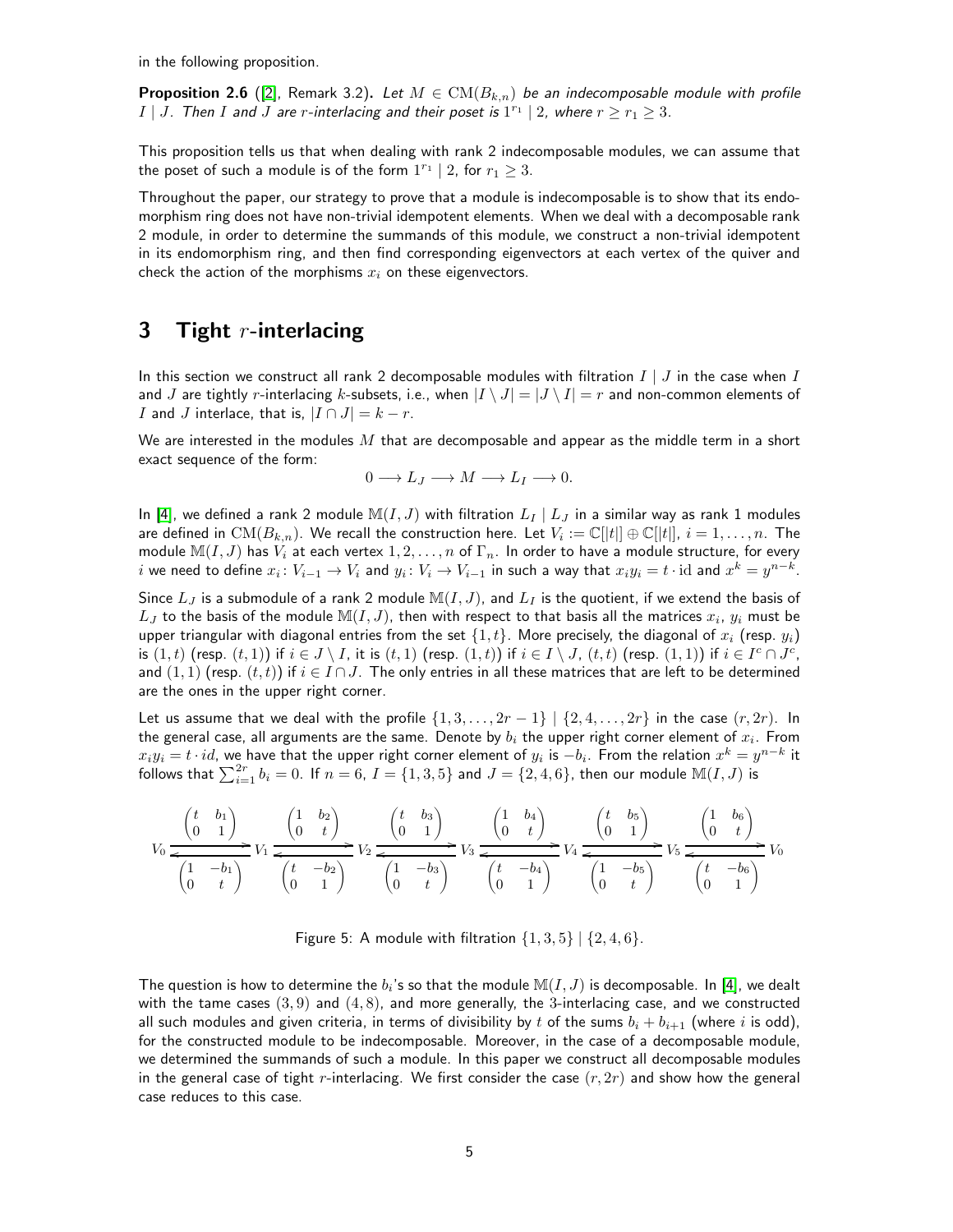Assume first that  $\mathbb{M}(I, J)$  is decomposable and that  $L_J$  is a direct summand of  $\mathbb{M}(I, J)$ . Then there exists a retraction  $\mu=(\mu_i)_{i=1}^n$  such that  $\mu_i\circ\theta_i=id$ , where  $(\theta_i)_{i=1}^n$  is the natural injection of  $L_J$  into  $\mathbb{M}(I,J).$  Using the same basis as before, we can assume that  $\mu_i=[1\ \alpha_i].$  From the commutativity relations we have  $id \circ \mu_i = \mu_{i+1} \circ x_{i+1}$  for i odd, and  $t \cdot id \circ \mu_i = \mu_{i+1} \circ x_{i+1}$  for i even. It follows that  $\alpha_i = b_{i+1} + t\alpha_{i+1}$  for i odd, and  $t\alpha_i = b_{i+1} + \alpha_{i+1}$  for i even. From this we have

$$
t(\alpha_{2i} - \alpha_{2i+2}) = b_{2i+1} + b_{2i+2},
$$

for  $i = 0, \ldots, r - 1$ .

Thus, if  $L_J$  is a direct summand of  $\mathbb{M}(I,J)$ , then  $t|b_i+b_{i+1}$ , for  $i$  odd, and we can easily find  $\alpha_i,$  $i = 1, \ldots, n$ , satisfying previous equations. If only one of these divisibility conditions is not met, then  $L_J$  is not a direct summand of  $\mathbb{M}(I,J)$ . Note that if  $L_J$  is not a summand of  $\mathbb{M}(I,J)$ , it does not mean that  $M$  is indecomposable (cf. Theorem 3.12 in [\[2\]](#page-13-5)). We will study the structure of the module  $\mathbb{M}(I, J)$  in terms of the divisibility conditions the sums  $b_i + b_{i+1}$  satisfy.

Let us now consider the general case, that is, let  $M(I, J)$  be the module as defined above, when I and J are tightly r-interlacing. Write  $I \setminus J$  as  $\{i_1, \ldots, i_r\}$  and  $J \setminus I$  as  $\{j_1, \ldots, j_r\}$  so that  $1 \leq i_1 < j_1 < j_2$  $i_2 < j_2 < \cdots < i_r < j_r \leq n$ . Define

$$
x_{i_l} = \begin{pmatrix} t & b_{2l-1} \\ 0 & 1 \end{pmatrix}, \qquad x_{j_l} = \begin{pmatrix} 1 & b_{2l} \\ 0 & t \end{pmatrix},
$$
  

$$
y_{i_l} = \begin{pmatrix} 1 & -b_{2l-1} \\ 0 & t \end{pmatrix}, \qquad y_{j_l} = \begin{pmatrix} t & -b_{2l} \\ 0 & 1 \end{pmatrix},
$$

for  $l=1,2,\ldots,r$  (see previous figure for  $n=6$ ). For  $i\in I^c\cap J^c$ , we set  $x_i=\begin{pmatrix} t&0\ 0&t\end{pmatrix}$  $0 \quad t$  $\bigg)$  and  $y_i = \begin{pmatrix} 1 & 0 \ 0 & 1 \end{pmatrix}$ . For  $i \in I \cap J$ , we set  $x_i = \begin{pmatrix} 1 & 0 \ 0 & 1 \end{pmatrix}$  and  $y_i = \begin{pmatrix} t & 0 \ 0 & t \end{pmatrix}$  $0 \quad t$ ). Also, we assume that  $\sum_{l=1}^n b_l=0.$  Note that for  $i\in (I^c\cap J^c)\cup (I\cap J)$  we define the matrices  $x_i$  and  $y_i$  to be diagonal, i.e. we assume that the upper right corner of  $x_i$  and  $y_i$  is  $0$  if  $i \in (I^c \cap J^c) \cup (I \cap J)$ . This is because if it were not  $0$ , then by a suitable base change of the  $V_i$ , by changing the second basis element, we obtain a scalar matrix. By construction,  $xy=yx$  and  $x^k=y^{n-k}$  at all vertices, and  $\mathbb{M}(I,J)$  is free over the centre of  $B_{k,n}.$ Hence, the following proposition holds.

**Proposition 3.1.** *The module*  $M(I, J)$  *as constructed above is in*  $CM(B_{k,n})$ *.* 

As in the case of the profile  $\{1, 3, \ldots, 2r - 1\} \mid \{2, 4, \ldots, 2r\}$ ,  $L_J$  is a direct summand of  $\mathbb{M}(I, J)$ if and only if  $t \mid b_i + b_{i+1}$ , for all odd i. In order to determine the structure of the module  $\mathbb{M}(I, J)$ when these divisibility conditions are not fulfilled (i.e., at least one of the sums  $b_i + b_{i+1}$  is not divisible by  $t$ ), we determine the structure of an endomorphism of this module. The following proposition is a generalization of Proposition 3.3 in [\[4\]](#page-13-3).

For the rest of the paper, if  $t^d v = w$ , for a positive integer  $d$ , then  $t^{-d} w$  denotes  $v$ .

**Proposition 3.2.** *For*  $n \geq 6$ *, let* I, J *be tightly r-interlacing,*  $I \setminus J = \{i_1, \ldots, i_r\}$ *, and*  $J \setminus I =$  $\{j_1, \ldots, j_r\}$ , where  $1 \leq i_1 < j_1 < i_2 < j_2 < \cdots < i_r < j_r \leq n$ . If  $\varphi = (\varphi_i)_{i=1}^n \in \text{End}(\mathbb{M}(I,J))$ , then

<span id="page-5-0"></span>
$$
\varphi_{j_r} = \begin{pmatrix} a & b \\ c & d \end{pmatrix},
$$
  
\n
$$
\varphi_{i_l} = \begin{pmatrix} a + (\sum_{g=1}^{2l-1} b_g) t^{-1} c & tb + (d-a)(\sum_{g=1}^{2l-1} b_g) - (\sum_{g=1}^{2l-1} b_g)^2 t^{-1} c \\ t^{-1} c & d - (\sum_{g=1}^{2l-1} b_g) t^{-1} c \end{pmatrix},
$$
  
\n
$$
\varphi_{j_l} = \begin{pmatrix} a + (\sum_{g=1}^{2l} b_g) t^{-1} c & b + t^{-1} ((d-a)(\sum_{g=1}^{2l} b_g) - (\sum_{g=1}^{2l} b_g)^2 t^{-1} c) \\ c & d - (\sum_{g=1}^{2l} b_g) t^{-1} c \end{pmatrix},
$$
  
\n
$$
\varphi_i = \varphi_{i-1}, \text{ for } i \in (I^c \cap J^c) \cup (I \cap J),
$$
\n(1)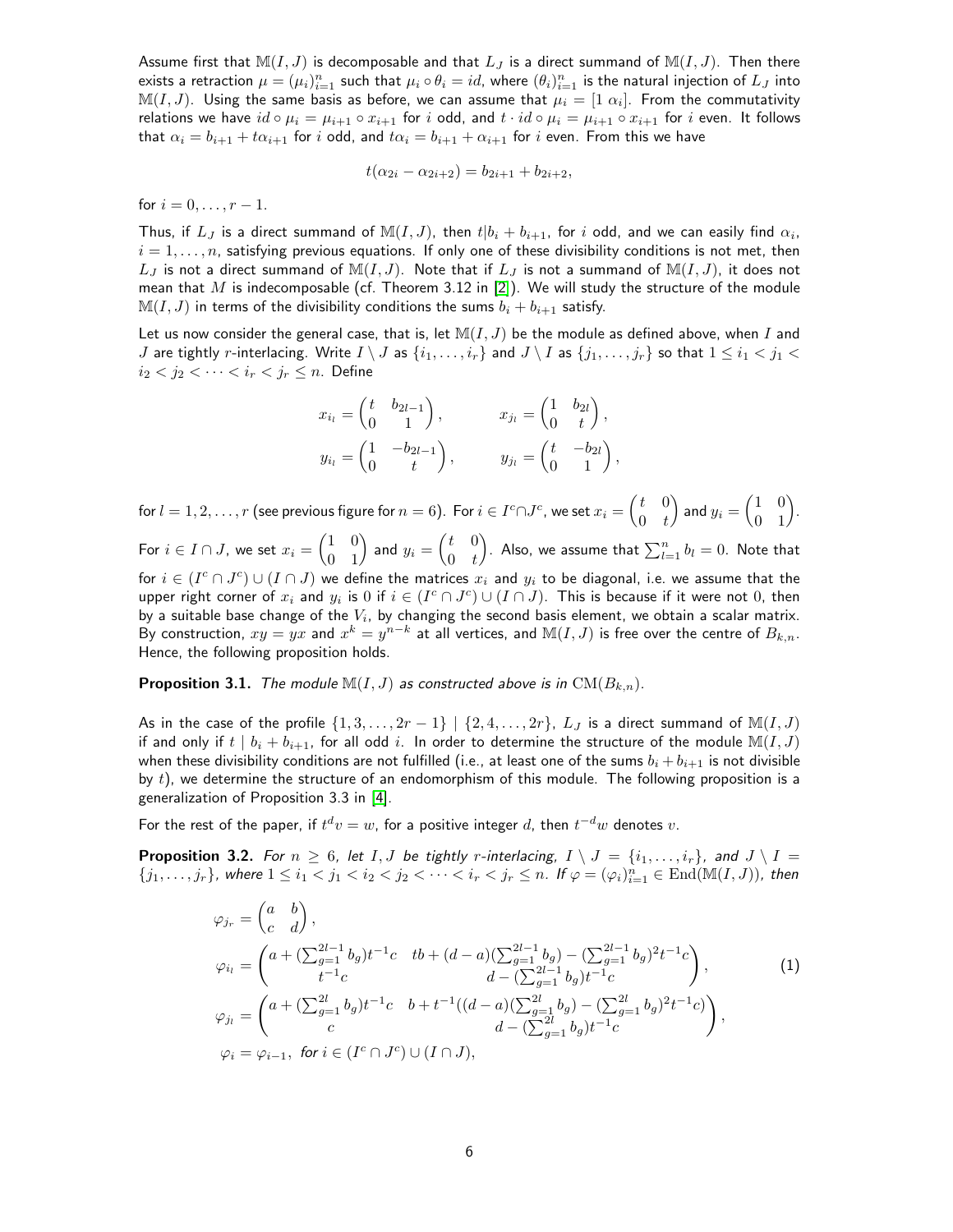*where*  $l = 1, 2, \ldots, r$ , with  $a, b, c, d \in \mathbb{C}[[t]]$ , and

<span id="page-6-1"></span>
$$
t \mid c,
$$
  
\n
$$
t \mid (d - a)(b_1 + b_2) - (b_1 + b_2)^2 t^{-1} c,
$$
  
\n
$$
t \mid (d - a)(b_1 + b_2 + b_3 + b_4) - (b_1 + b_2 + b_3 + b_4)^2 t^{-1} c,
$$
  
\n
$$
\vdots
$$
  
\n
$$
t \mid (d - a) \sum_{i=1}^{r-1} (b_{2i-1} + b_{2i}) - (\sum_{i=1}^{r-1} b_{2i-1} + b_{2i})^2 t^{-1} c.
$$
\n(2)

*Proof.* Let  $\varphi = (\varphi_1, \ldots, \varphi_n)$  be an endomorphism of  $\mathbb{M}(I,J)$ , where each  $\varphi_i$  is an element of  $M_2(\mathbb{C}[|t|])$  (matrices over the centre). We use commutativity relations  $x_{i+1}\varphi_i = \varphi_{i+1}x_{i+1}$ . From  $x_{i_1}x_{i_1-1}\cdots x_{j_r+1}\varphi_{j_r}=\varphi_{i_1}x_{i_1}x_{i_1-1}\cdots x_{j_r+1}$ , we obtain  $x_{i_1}\varphi_{j_r}=\varphi_{i_1}x_{i_1}$ . Recall that  $x_{i_1-1},\ldots,x_{j_r+1}$ are scalar matrices so they cancel out. If  $\varphi_{j_r}=\begin{pmatrix} a & b \ c & d \end{pmatrix}$  and  $\varphi_{i_1}=\begin{pmatrix} e & f \ g & h \end{pmatrix}$ , then  $t\mid c,\,e=a+b_1t^{-1}c,$  $f = tb + (d-a)b_1 - b_1^2t^{-1}c, \ g = t^{-1}c,$  and  $h = d - b_1t^{-1}c.$  The rest is shown in the same way.

$$
V_{j_r} \xrightarrow{\begin{array}{c}\nx_{j_r+1} \\
y_{j_r+1}\n\end{array}} V_{j_r+1} \xrightarrow{\begin{array}{c}\nx_{j_r+2} \\
y_{j_r+2}\n\end{array}} \cdots \xrightarrow{\begin{array}{c}\nx_{i_1-1} \\
y_{i_1-1}\n\end{array}} V_{i_1-1} \xrightarrow{\begin{array}{c}\n\begin{array}{c}\n\begin{array}{c}\n\begin{array}{c}\n\begin{array}{c}\n\begin{array}{c}\n\begin{array}{c}\n\end{array} \\
\end{array} \\
\end{array} \\
V_{i_1}\n\end{array}} V_{i_1}\n\end{array}} V_{i_1}
$$
\n
$$
V_{j_r} \xrightarrow{\begin{array}{c}\nx_{j_r+1} \\
y_{j_r+1}\n\end{array}} V_{j_r+1} \xrightarrow{\begin{array}{c}\nx_{j_r+2} \\
y_{j_r+2}\n\end{array}} \cdots \xrightarrow{\begin{array}{c}\nx_{i_1-1} \\
y_{i_1-1}\n\end{array}} V_{i_1-1} \xrightarrow{\begin{array}{c}\n\begin{array}{c}\n\begin{array}{c}\n\begin{array}{c}\n\begin{array}{c}\n\begin{array}{c}\n\begin{array}{c}\n\end{array} \\
\end{array} \\
\end{array}} V_{i_1}\n\end{array}} V_{i_1}\n\end{array}}
$$

The only thing left to note is that if  $i\in (I^c\cap J^c)\cup (I\cap J)$ , then  $x_i$  is a scalar matrix (either identity or  $t$  times identity), so from  $x_i\varphi_{i-1}=\varphi_i x_i$ , it follows immediately that  $\varphi_{i-1}=\varphi_i.$  $\Box$ 

By Remark 3.4 in [\[4\]](#page-13-3), if  $\varphi$  is the morphism from the previous proposition, then it is sufficient to prove for a single index  $i$  that  $\varphi_i$  is idempotent in order to prove that  $\varphi$  is idempotent. Also, note that in our computations, for  $i\in (I^c\cap J^c)\cup (I\cap J),$   $x_i$  is a scalar matrix, it commutes with every other matrix and it cancels out in  $x_i\varphi_{i-1}=\varphi_i x_i$ , so it can be left out.

We now give necessary and sufficient conditions for the module  $\mathbb{M}(I, J)$  to be indecomposable.

<span id="page-6-0"></span>**Theorem 3.3.** Let  $\mathbb{M}(I, J)$  be as in the previous proposition. The module  $\mathbb{M}(I, J)$  is indecomposable *if and only if there exist odd indices*  $i_{l_1}$  and  $i_{l_2}$  such that  $t \mid b_i + b_{i+1}$ , for  $i_{l_1} < i < i_{l_2}$ , i odd,  $t\nmid b_{i_{l_1}}+b_{i_{l_1}+1},\ t\nmid b_{i_{l_2}}+b_{i_{l_2}+1},\ \textit{and}\ t\nmid b_{i_{l_1}}+b_{i_{l_1}+1}+b_{i_{l_2}}+b_{i_{l_2}+1}.$ 

*Proof.* As in the proof of the previous proposition, it is sufficient to consider the case of tight rinterlacing, where  $I=\{1,3,5,\ldots,2r-1\}$  and  $J=\{2,4,6,\ldots,2r\}.$  Let  $i_{l_1},i_{l_2},\ldots,i_{l_s}$  be all odd indices i (in cyclic ordering) such that the sum  $b_i + b_{i+1}$  is not divisible by t. We assume that there is at least one such index because if  $t | b_i + b_{i+1}$  for all odd i, then  $\mathbb{M}(I, J)$  is the direct sum  $L_I \oplus L_J$ .

Let  $\varphi=(\varphi_i)_{i=0}^{n-1}\in{\sf End}(\mathbb{M}(I,J))$  be an idempotent homomorphism and assume that  $\varphi_{j_r}=\begin{pmatrix} a&b\ c&d \end{pmatrix}$ .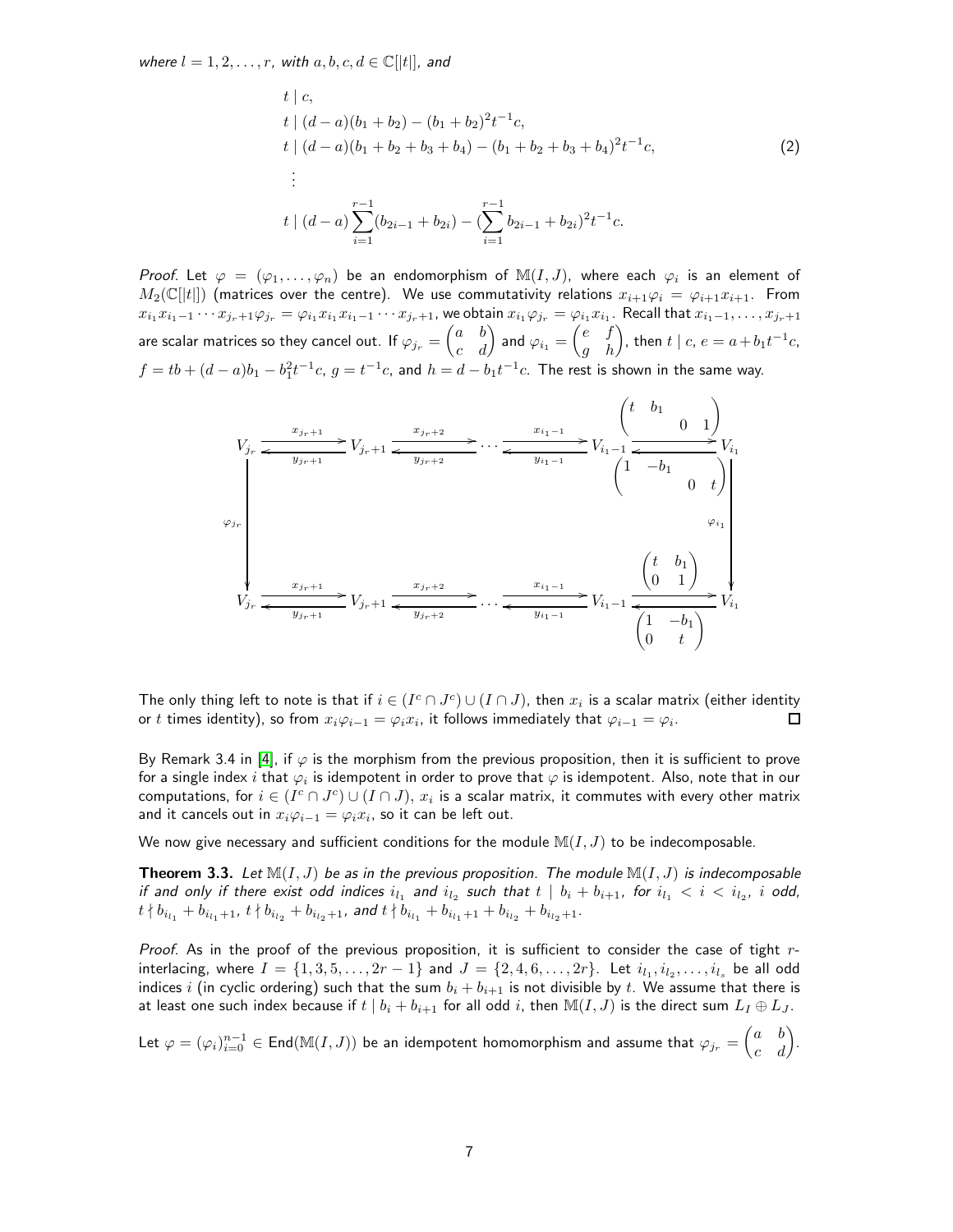The divisibility conditions [\(2\)](#page-6-1) from the previous proposition reduce to

$$
t \mid c,
$$
  
\n
$$
t \mid (d - a)(b_{i_{l_1}} + b_{i_{l_1}+1}) - (b_{i_{l_1}} + b_{i_{l_1}+1})^2 t^{-1} c,
$$
  
\n
$$
t \mid (d - a)(b_{i_{l_1}} + b_{i_{l_1}+1} + b_{i_{l_2}} + b_{i_{l_2}+1}) - (b_{i_{l_1}} + b_{i_{l_1}+1} + b_{i_{l_2}} + b_{i_{l_2}+1})^2 t^{-1} c.
$$
  
\n
$$
\vdots
$$
  
\n
$$
t \mid (d - a) \sum_{g=1}^{s-1} (b_{i_{l_g}} + b_{i_{l_g}+1}) - \left( \sum_{g=1}^{s-1} (b_{i_{l_g}} + b_{i_{l_g}+1}) \right)^2 t^{-1} c.
$$
\n(3)

Without loss of generality we assume that  $t\nmid b_{i_{l_1}}+b_{i_{l_1}+1}+b_{i_{l_2}}+b_{i_{l_2}+1}.$  Relations [\(3\)](#page-7-0) are equivalent to

$$
t | d - a - (b_{l_1} + b_{l_1+1})t^{-1}c,
$$
  

$$
t | d - a - (b_{l_1} + b_{l_1+1} + b_{l_2} + b_{l_2+1})t^{-1}c.
$$

Thus, it must hold that

<span id="page-7-0"></span>
$$
t \mid (b_{l_2} + b_{l_2+1})t^{-1}c,
$$

and since  $t \nmid b_{l_2}+b_{l_2+1}$ , it must be that  $t \mid t^{-1}c$ , and subsequently that  $t \mid d-a.$ 

From the fact that  $\varphi_{j_r}$  is idempotent and  $t \mid c$  it follows that  $t \mid a - a^2$  and  $t \mid d - d^2$ . Also, from  $\varphi^2_{j_r}=\varphi_{j_r}$  it follows that either  $a=d$  or  $a+d=1.$  If  $a=d,$  then  $b=c=0$  (otherwise  $a=d=\frac{1}{2}$ and  $\frac{1}{4} = bc$ , which is not possible as  $c$  is divisible by  $t$ ), and  $a = d = 1$  or  $a = d = 0$  giving us the trivial idempotents. If  $a + d = 1$ , then  $t | a$  or  $t | d$ . Taking into account that  $t | d - a$ , we conclude that  $t | a$  and  $t | d$ . This implies that  $1 = a + d$  is divisible by t, which is not true. Thus, the only idempotent homomorphisms of  $M(I, J)$  are the trivial ones. Hence,  $M(I, J)$  is indecomposable.

Assume now that  $t \mid b_{i_{l_g}}+b_{i_{l_g+1}}+b_{i_{l_{g+1}}}+b_{i_{l_{g+1}}+1}$  for every  $g < s.$  Then the divisibility conditions [\(3\)](#page-7-0) for the endomorphism  $\varphi$  reduce to a single condition

$$
t \mid d - a - (b_{l_1} + b_{l_1+1})t^{-1}c.
$$

In order to find a non-trivial idempotent  $\varphi$ , we only need to find elements a, b, c, and d in such a way that  $t \mid c$  and  $t \mid d - a - (b_{l_1} + b_{l_1+1})t^{-1}c.$  Recall that if  $a = d,$  then we only obtain the trivial idempotents because  $t \mid c$ . So it must be  $a + d = 1$  if we want to find a non-trivial idempotent. If we choose  $a = 1$ ,  $d = 0$ , then  $t \mid 1 + (b_{l_1} + b_{l_1+1})t^{-1}c$ . Thus, we can define  $c = t(b_{l_1} + b_{l_1+1})^{-1}$ , and  $b = 0$  since  $a - a^2 = bc$  and  $c \neq 0$ , to get the idempotent:

$$
\varphi_{j_r} = \begin{pmatrix} 1 & 0 \\ -t(b_{l_1} + b_{l_1+1})^{-1} & 0 \end{pmatrix}.
$$

Since this is a non-trivial idempotent, it follows that the module  $\mathbb{M}(I, J)$  is decomposable.

 $\Box$ 

**Remark 3.4.** From the previous theorem it follows that if  $M(I, J)$  is a decomposable module, then since  $\sum_{i=1}^n b_i = 0$  there is an even number of odd  $i$  such that  $t\nmid b_i + b_{i+1}.$  If there were an odd number of odd i such that  $t \nmid b_i + b_{i+1}$ , then for two consecutive  $l_1$  and  $l_2$ , it would hold that  $t\nmid b_{i_{l_1}}+b_{i_{l_1}+1}+b_{i_{l_2}}+b_{i_{l_2}+1}.$  Our aim is to determine all such decomposable modules, so for the rest of the paper we will assume that there is an even number of odd indices  $i_{l_g}$  such that  $t \nmid b_{i_{l_g}}+b_{i_{l_g}+1}$ , and that  $t \mid b_{i_{l_g}} + b_{i_{l_g}+1} + b_{i_{l_g+1}} + b_{i_{l_g+1}+1}$  for every  $g.$ 

**Corollary 3.5.** If  $n < 6$ , then there are no indecomposable rank 2 modules in  $CM(B_{k,n})$ .

The rest of the paper is dedicated to the determination of the summands of the module  $\mathbb{M}(I, J)$ in the case when this module is decomposable. It is sufficient to study the case of the filtration  $\{1, 3, \ldots, 2r-1\}$  |  $\{2, 4, \ldots, 2r\}$  when  $k = r$  and  $n = 2r$ . Then the general case of tight r-interlacing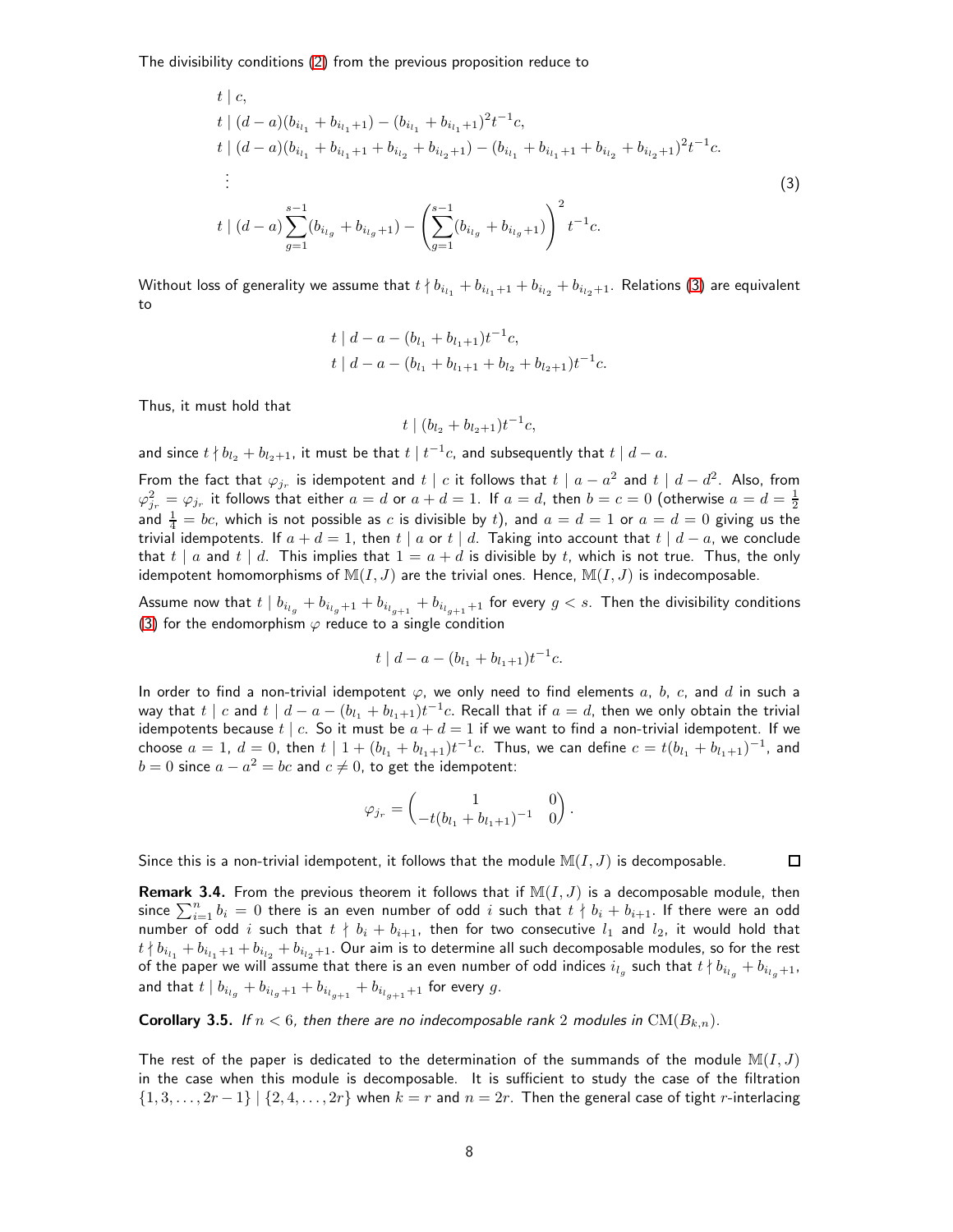follows because the scalar matrices can be ignored since they do not affect any of the computations we conduct.

Denote  $I=\{1,3,\ldots,2r-1\}$  and  $J=\{2,4,\ldots,2r\}.$  As before, assume that  $x_i=\begin{pmatrix} t&b_i\0&1\end{pmatrix}$  for odd  $i$  and  $x_i = \begin{pmatrix} 1 & b_i \ 0 & t_i \end{pmatrix}$  $0 \quad t$  $\left(\begin{array}{c} 0 \end{array}\right)$  for even  $i$ , and that  $\sum_{i=1}^{2r}b_i=0$  so that we have a module structure, which we again denote by  $\mathbb{M}(I, J)$ .

The dimension lattice of a given module in  $CM(B_{k,n})$  is additive on short exact sequences. If  $M(I, J)$ is the direct sum  $L_X \oplus L_Y$ , then from the short exact sequence

$$
0 \longrightarrow L_J \longrightarrow L_X \oplus L_Y \longrightarrow L_I \longrightarrow 0
$$

follows that the dimension lattices of  $L_X$  and  $L_Y$  add up to the sum of the dimension lattice of  $L_I$ and the dimension lattice of  $L_J$ . In terms of the rims, one way to combinatorially describe possible summands  $L_X$  and  $L_Y$  is by the fact that the rim of X has to be "taken out" from the lattice diagram of  $L_I \oplus L_J$ , i.e., of the profile  $I \mid J$ , in such a way that the leftover part of the lattice diagram is the rim Y.

In terms of the lattice diagram of the profile  $I \mid J$  (recall that we picture the lattice diagram of  $I \mid J$ by drawing the rim  $J$  below the rim  $I$ , in such a way that  $J$  is placed as far up as possible so that no part of the rim  $J$  is strictly above the rim  $I$ ), the rim  $X$  corresponds to a subset of the set of the peaks of  $I$ , and the rim  $Y$  corresponds to the complement of this set with respect to the set of peaks of  $I$ . To describe this in terms of the path we take in the lattice diagram of  $I \mid J$  by travelling from left to right, we start from a peak of I and move to the right (we either go up or down in each step). If we are at a peak of I (resp. valley of J), then the next step has to be down (resp. up). If we are at a peak of  $J$ , which is also a valley of  $I$ , then we have a choice of going up or down. Eventually, to finish our trip, we have to return to the peak where we started off. The rim  $X$  is determined by the set of peaks of I that we passed through during our trip through the lattice diagram of  $I \mid J$  (by abuse of notation we say that X passes through this set of peaks), and the rim Y is determined by the peaks of I we did not pass through.

The first four pictures in Figure [6](#page-9-0) correspond to the case when X passes through a single peak of I (and Y passes through three peaks) when we travel from left to right through the lattice diagram of  $I \mid J$  (or more precisely, through the rims of  $I$  and  $J$ , see the next example). The next three pictures correspond to the case when  $X$  passes through two peaks of  $I$  (and  $Y$  passes through two peaks), and the last picture corresponds to the case when  $X$  passes through all peaks of  $I$  and  $Y$ passes through none. Obviously, there is symmetry in the argument so the case when  $X$  passes through one peak and Y through three peaks is the same as the case when X passes through three peaks and  $Y$  passes through one peak. In total, there are  $2^{r-1}$  different cases, so there are  $2^{r-1}$  corresponding decomposable modules.

**Example 3.6.** In the case  $r = 4$ , there are eight possible choices for X and Y in such a way that the sum of the dimension lattices of X and Y is equal to the dimension lattice of the profile  $I \mid J$ . They are given in Figure [6.](#page-9-0) Note that the set of peaks of I (i.e., the set of valleys of J) is  $\{0, 2, 4, 6\}$  and the set of peaks of J (i.e., the set of valleys of I) is  $\{1, 3, 5, 7\}$ .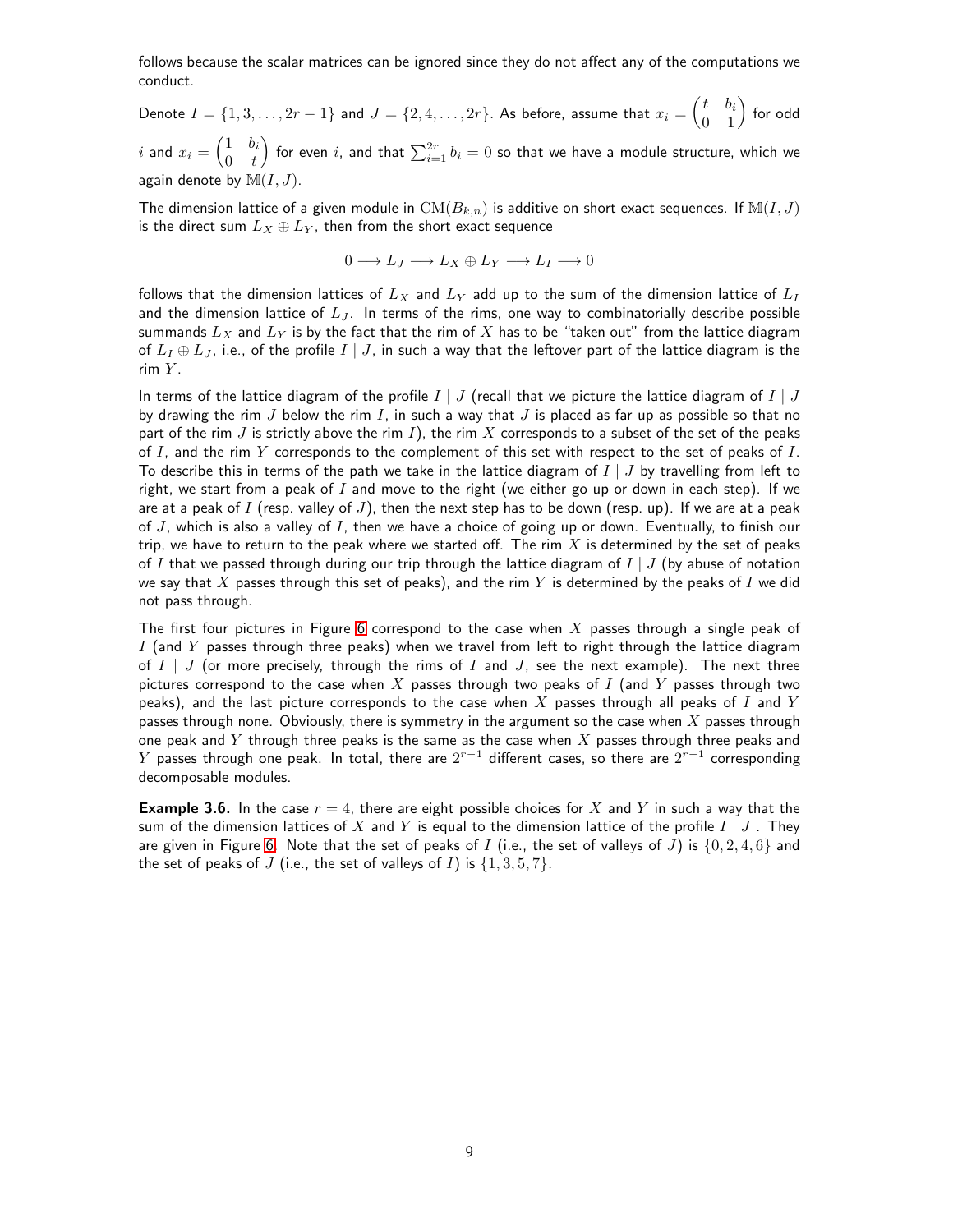<span id="page-9-0"></span>

Figure 6: The pairs of profiles of decomposable extensions between  $L_{\{1,3,5,7\}}$  and  $L_{\{2,4,6,8\}}$ .

Note that we only classify decomposable modules that are extensions of  $L_J$  by  $L_I$ , not all possible extensions (cf. Remark 3.9 in [\[4\]](#page-13-3)).

For a given X, i.e., for a given subset of the set of peaks of I, and the corresponding Y, we give the divisibility conditions for the sums  $b_i + b_{i+1}$  so that the module  $\mathbb{M}(I, J)$  is isomorphic to  $L_X \oplus L_Y$ . We denote by  $X'$  (resp.  $Y'$ ) the set of peaks of  $I$  that corresponds to  $X$  (resp.  $Y$ ).

If X passes through every peak of I, then this is the case when  $X = I$  and  $Y = J$ , i.e., the case of the direct sum  $L_1 \oplus L_3$ . In terms of the divisibility conditions, this is the case when  $t | b_i + b_{i+1}$ , for every odd i.

Assume now that  $X'$  does not contain all peaks of I. This means that there is a peak, say  $2j$ , that belongs to  $X'$ , such that the next peak  $2j + 2$  belongs to  $Y'$ . Then  $b_{2j+1} + b_{2j+2}$  is not divisible by t. If it were divisible by t, then  $2j + 2$  would belong to  $X'$  as we explain below.

If the current peak, say  $2j$ , belongs to  $X'$ , i.e., we are at the peak  $2j$ , then if the next peak  $2j + 2$ belongs to X', then  $2j + 1 \in X$ ,  $2j + 1 \notin Y$ ,  $2j + 2 \notin X$ , and  $2j + 2 \in Y$ . In this situation we are moving from a peak to another peak by going down and then up. Note that we pass through two vertices each time we move from one peak to another.

If the current peak  $2j$  does not belong to  $X'$ , i.e., we are at the valley  $2j$ , then if the next peak  $2j + 2$ belongs to X', then  $2j + 1$ ,  $2j + 2 \notin X$ , and  $2j + 1$ ,  $2j + 2 \in Y$ . In this situation we are moving from a valley to a peak by going up and up.

If the current peak  $2j$  belongs to  $X'$ , i.e., we are at the peak  $2j$ , then if the next peak  $2j+2$  does not belong to X', then  $2j + 1, 2j + 2 \in X$ , and  $2j + 1, 2j + 2 \notin Y$ . In this situation we are moving from a peak to a valley by going down and down.

If the current peak  $2j$  does not belong to  $X'$ , i.e., we are at the valley  $2j$ , then if the next peak  $2j + 2$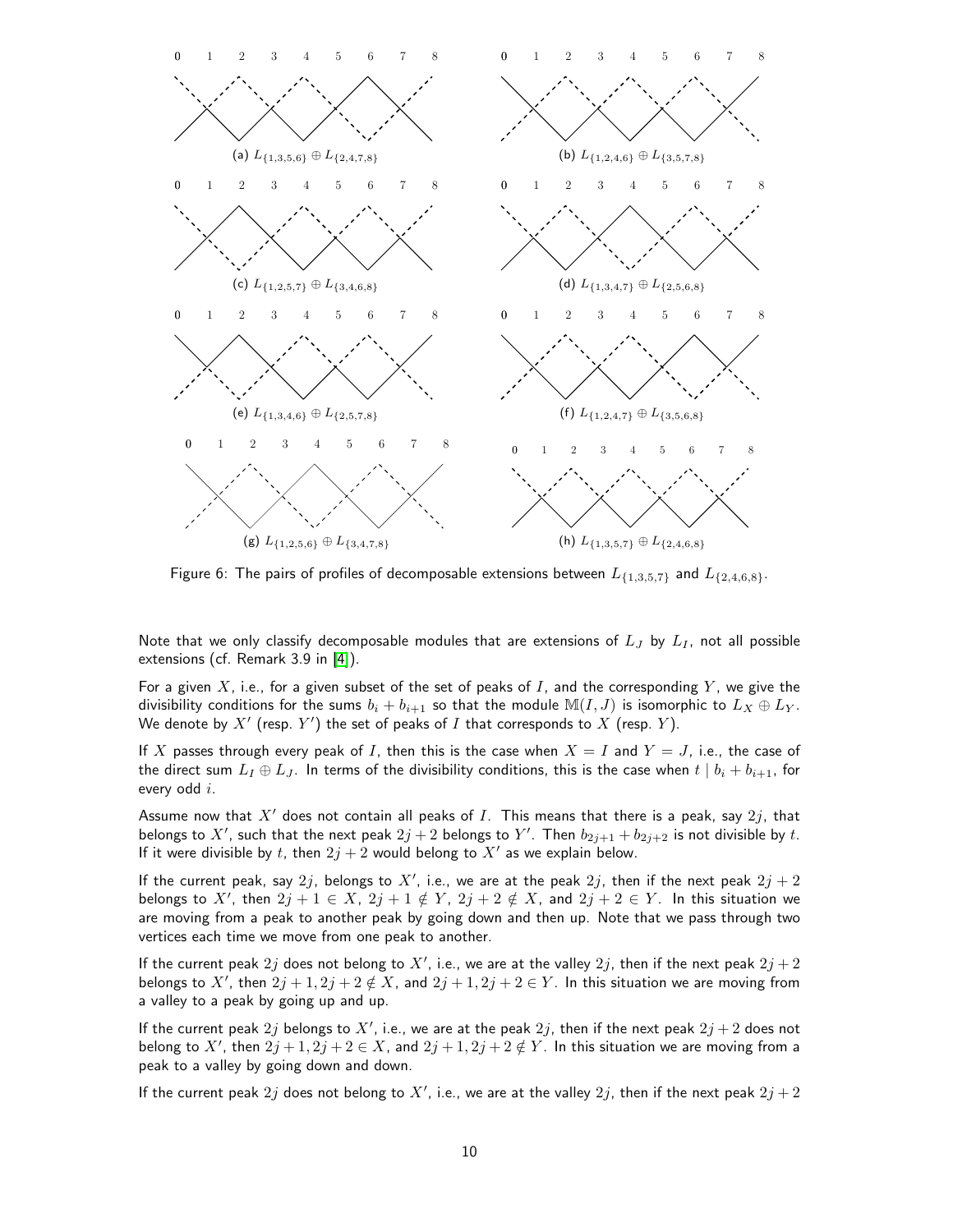does not belong to X', then  $2j + 1 \notin X$ ,  $2j + 1 \in Y$ ,  $2j + 2 \in X$ , and  $2j + 2 \notin Y$ . In this situation we are moving from a valley to another valley by going up and then down.

Recall that there has to be an even number of steps where we go from a valley to a peak or from a peak to a valley so that we can come back up to the point where we started.

<span id="page-10-0"></span>**Theorem 3.7.** Let  $X'$  be a subset of the set of peaks of I,  $\{0, 2, 4, \ldots, 2r - 2\}$ ,  $Y'$  its complement, *and*  $X$  *and*  $Y$  *corresponding*  $k$ *-subsets of*  $[n]$ *. Also, assume that*  $1 \leq |X'| < r$ . Starting from a peak *in*  $X' \setminus Y'$ *, and moving to the right, define sums*  $b_i + b_{i+1}$  *so that the following conditions hold:* 

- 1. if the current peak  $2j$  belongs to  $X'$ , then if the next peak  $2j + 2$  belongs to  $X'$ , then  $t \mid$  $b_{2i+1} + b_{2i+2}$
- 2. if the current peak  $2j$  does not belong to  $X'$ , then if the next peak  $2j + 2$  belongs to  $X'$ , then  $t \nmid b_{2i+1} + b_{2i+2}$
- 3. if the current peak  $2j$  belongs to  $X'$ , then if the next peak  $2j + 2$  does not belong to  $X'$ , then  $t \nmid b_{2j+1} + b_{2j+2}$
- 4. if the current peak  $2j$  does not belong to  $X'$ , then if the next peak  $2j + 2$  does not belong to *X'*, then  $t | b_{2j+1} + b_{2j+2}$ .

*Additionally, we assume that*  $t \mid b_{i_1} + b_{i_1+1} + b_{i_2} + b_{i_2+1}$  *for every two consecutive odd indices*  $i_1$  *and*  $i_2$ *such that*  $t \nmid b_{i_l} + b_{i_{l+1}}$ ,  $l = 1, 2$ . Then the module  $\mathbb{M}(I, J)$  is isomorphic to the direct sum  $L_X \oplus L_Y$ .

*Proof.* By Theorem [3.3,](#page-6-0) the module is decomposable. We start our path at a peak from  $X'\backslash Y'$ . Assume without loss of generality that this peak is 0 and that the next peak 2 does not belong to  $X'$ . This means that  $t\nmid b_1+b_2$ . Define an idempotent  $\varphi_0=\left(\begin{array}{cc}1&0\t\end{array}\right)$  $-t(b_1+b_2)^{-1} = 0$ ). Its orthogonal complement is the idempotent  $\tilde{\varphi}_0 = \begin{pmatrix} 0 & 0 \ \frac{1}{4}(k_1 + k_2) - 1 & 1 \end{pmatrix}$  $t(b_1+b_2)^{-1}$  1 ) . From [\(1\)](#page-5-0) we easily compute other idempotents  $\varphi_i.$  If we

denote by  $B_l$  the sum  $\sum_{i=1}^l b_i,$  then for odd indices we get

$$
\varphi_{2j+1} = \begin{pmatrix} 1 - B_{2j+1}(b_1 + b_2)^{-1} & -B_{2j+1} + B_{2j+1}^2 (b_1 + b_2)^{-1} \ - (b_1 + b_2)^{-1} & -B_{2j+1}(b_1 + b_2)^{-1} \end{pmatrix},
$$
  

$$
\tilde{\varphi}_{2j+1} = \begin{pmatrix} B_{2j+1}(b_1 + b_2)^{-1} & B_{2j+1}(1 - B_{2j+1}(b_1 + b_2)^{-1}) \ - (b_1 + b_2)^{-1} & 1 - B_{2j+1}(b_1 + b_2)^{-1} \end{pmatrix},
$$

and for even indices

$$
\varphi_{2j} = \begin{pmatrix} 1 - B_{2j}(b_1 + b_2)^{-1} & -t^{-1}B_{2j}(1 - B_{2j}(b_1 + b_2)^{-1}) \\ -t(b_1 + b_2)^{-1} & B_{2j}(b_1 + b_2)^{-1} \end{pmatrix},
$$

$$
\tilde{\varphi}_{2j} = \begin{pmatrix} B_{2j}(b_1 + b_2)^{-1} & t^{-1}B_{2j}(1 - B_{2j}(b_1 + b_2)^{-1}) \\ t(b_1 + b_2)^{-1} & 1 - B_{2j}(b_1 + b_2)^{-1} \end{pmatrix}.
$$

Let  $v_i$  (resp.  $w_i$ ) be the eigenvector of  $\varphi_i$  (resp.  $\tilde{\varphi}_i$ ) corresponding to the eigenvalue 1. The vectors  $w_i$ (resp.  $v_i$ ) form a basis for  $L_X$  (resp.  $L_Y$ ). We compute directly these eigenvectors. For an odd index we have

$$
w_{2j+1} = \begin{pmatrix} B_{2j+1} \\ 1 \end{pmatrix}, \qquad v_{2j+1} = \begin{pmatrix} 1 - B_{2j+1}(b_1 + b_2)^{-1} \\ -(b_1 + b_2)^{-1} \end{pmatrix}.
$$

Since  $t \mid b_{i_1}+b_{i_1+1}+b_{i_2}+b_{i_2+1}$ , for every two consecutive odd indices  $i_1$  and  $i_2$  such that  $t \nmid b_{i_1}+b_{i_1+1}$ ,  $l = 1, 2$ , when computing  $w_{2j}$  and  $v_{2j}$  we have to distinguish between the following cases. Let g be the number of indices in the set [1, j] such that  $t \nmid b_{2j-1} + b_{2j}$ . If g is even (resp. odd), then  $t \mid B_{2j}$ (resp.  $t \nmid B_{2j}$ ). Therefore, if g is even, i.e., if  $B_{2j}$  is divisible by t, then

$$
w_{2j} = \begin{pmatrix} t^{-1}B_{2j} \\ 1 \end{pmatrix}, \qquad v_{2j} = \begin{pmatrix} 1 - B_{2j}(b_1 + b_2)^{-1} \\ -t(b_1 + b_2)^{-1} \end{pmatrix}.
$$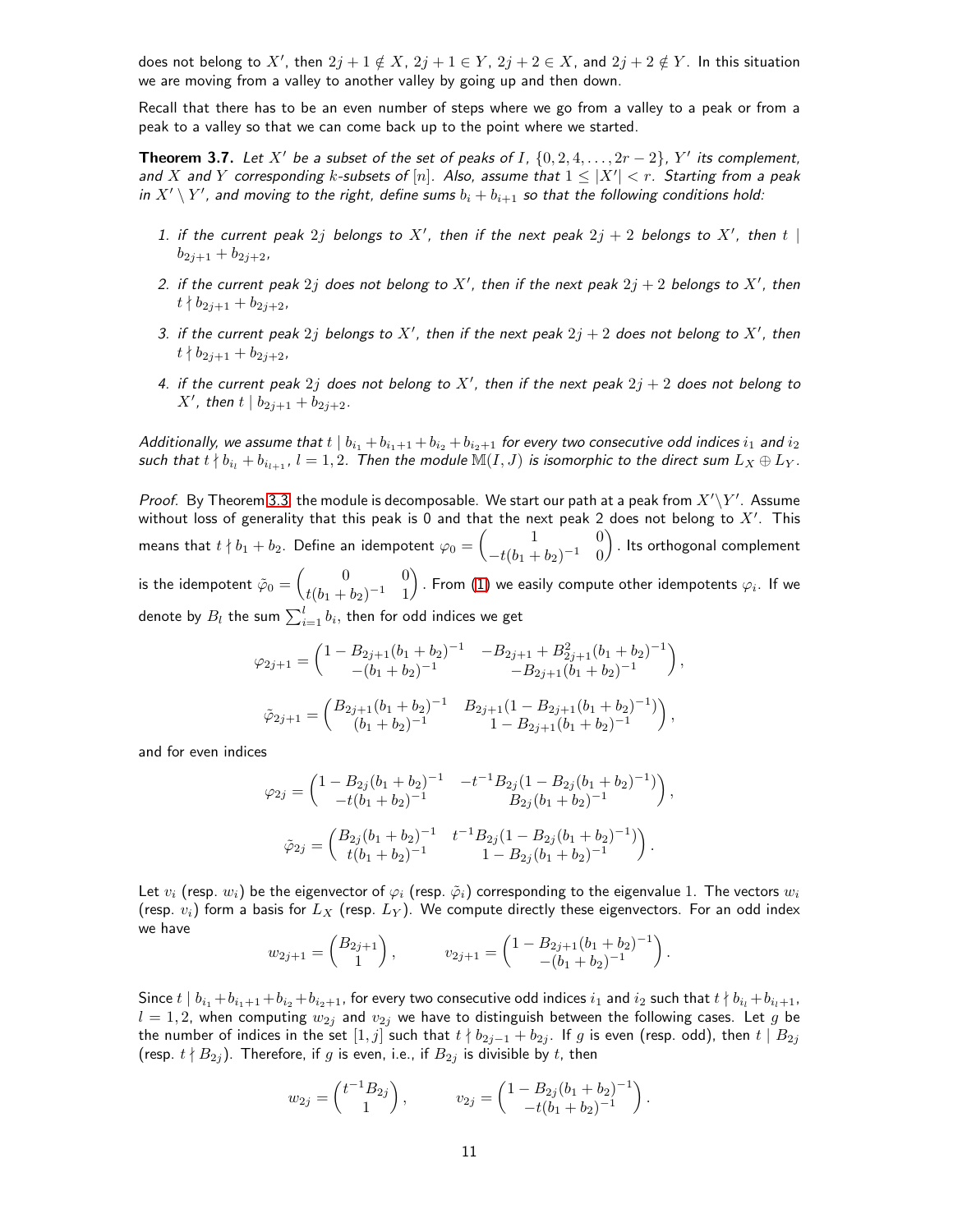If g is odd, i.e., if  $B_{2j}$  is not divisible by t (more precisely,  $B_{2j} = b_1 + b_2 + tz$ , for some z), then

$$
w_{2j} = \begin{pmatrix} B_{2j} \\ t \end{pmatrix}, \qquad v_{2j} = \begin{pmatrix} t^{-1}(1 - B_{2j}(b_1 + b_2)^{-1}) \\ -(b_1 + b_2)^{-1} \end{pmatrix}.
$$

Combinatorially, g is even (resp. odd) if and only if we are positioned at a peak (resp. valley)  $2j$  after  $(2j)$ th step. This follows from the fact that  $t\nmid b_{2j-1}+b_{2j}$  means that we are moving either from a peak to a valley, or from a valley to a peak. Since we started from a peak, if we are currently at a peak 2j, then this means that we had an even number of the moves that correspond to the sums  $b_{2i-1} + b_{2i}$ that are not divisible by  $t$ .

Consider the eigenvectors  $v_0 = [1, -t(b_1 + b_2)^{-1}]^t$ ,  $w_0 = [0, 1]^t$  for  $\varphi_0$  and its orthogonal complement. Then  $x_1w_0 = w_1$  and  $x_2w_1 = w_2$ , so  $1, 2 \in X$ . Also,  $x_1v_0 = tv_1$  and  $x_2v_1 = tv_2$ , so  $1, 2 \notin Y$ . We continue by moving to the right and consider the four cases from the statement of the theorem.

Case 1: If the current peak  $2j$  belongs to  $X'$ , then if the next peak  $2j + 2$  belongs to  $X'$ , then  $t | b_{2j+1} + b_{2j+2}$ . In this situation we are moving from a peak to another peak by going down and then up. Here,  $t \, \mid \, B_{2j}$  and  $t \, \mid \, B_{2j+2}$ . Since  $w_{2j} \ = \ \binom{t^{-1} B_{2j}}{1}$ 1  $\Big), w_{2j+1} = \begin{pmatrix} B_{2j+1} \\ 1 \end{pmatrix}$ 1  $\big)$ , and  $w_{2j+2} = \begin{pmatrix} t^{-1}B_{2j+2} \\ 1 \end{pmatrix}$ 1 ), it follows that  $x_{2j+1}w_{2j} = w_{2j+1}$  and  $x_{2j+2}w_{2j+1} = tw_{2j+2}$ . Therefore,  $2j+1 \in X$  and  $2j+2 \notin X$ . Analogously,  $x_{2j+1}v_{2j} = tv_{2j+1}$  and  $x_{2j+2}v_{2j+1} = v_{2j+2}$ . Therefore,  $2j + 1 \notin Y$  and  $2j + 2 \in Y$ .

Case 2: If the current peak  $2j$  does not belong to  $X'$ , then if the next peak  $2j + 2$  belongs to  $X'$ , then  $t \nmid b_{2j+1} + b_{2j+2}$  and we are moving from a valley to a peak. Here,  $t \nmid B_{2j}$  and  $t \mid B_{2j+2}$ . In this case  $w_{2j} = \begin{pmatrix} B_{2j} \ 0 \end{pmatrix}$ t  $\Big), w_{2j+1} = \Big(\begin{matrix} B_{2j+1} \\ 1 \end{matrix}\Big)$ 1 ), and  $w_{2j+2} = \begin{pmatrix} t^{-1}B_{2j+2} \\ 1 \end{pmatrix}$ 1 ). It follows that  $x_{2j+1}w_{2j} = tw_{2j+1}$ and  $x_{2j+2}w_{2j+1} = tw_{2j+2}$ . Therefore,  $2j+1 \notin X$  and  $2j+2 \notin X$ . Analogously,  $x_{2j+1}v_{2j} = v_{2j+1}$ and  $x_{2j+2}v_{2j+1} = v_{2j+2}$ . Therefore,  $2j + 1 \in Y$  and  $2j + 2 \in Y$ .

Case 3: If the current peak  $2j$  belongs to  $X'$ , then if the next peak  $2j + 2$  does not belong to  $X'$ , then  $t\nmid b_{2j+1}+b_{2j+2}$  and we move from a peak to a valley. Here,  $t\mid B_{2j}$  and  $t\nmid B_{2j+2}.$  In this case  $w_{2j} = \begin{pmatrix} t^{-1}B_{2j} \\ 1 \end{pmatrix}$ 1  $\Big\}, w_{2j+1} = \Big(\begin{matrix} B_{2j+1} \\ 1 \end{matrix}\Big)$ 1  $\Big),$  and  $w_{2j+2}=\Big(\begin{matrix} B_{2j+2}\ B_{2j+2} \end{matrix}$ t ) . It follows that  $x_{2j+1}w_{2j} = w_{2j+1}$  and  $x_{2j+2}w_{2j+1} = w_{2j+2}$ . Therefore,  $2j + 1 \in X$  and  $2j + 2 \in X$ . Analogously,  $x_{2j+1}v_{2j} = tv_{2j+1}$  and  $x_{2j+2}v_{2j+1} = tv_{2j+2}$ . Therefore,  $2j + 1 \notin Y$  and  $2j + 2 \notin Y$ .

Case 4: If the current peak  $2j$  does not belong to  $X'$ , then if the next peak  $2j + 2$  does not belong to  $X'$ , then  $t\mid b_{2j+1}+b_{2j+2}$  and we move from a valley to a valley. Here,  $t\nmid B_{2j}$  and  $t\nmid B_{2j+2}.$  In this case  $w_{2j} = \left(\begin{smallmatrix} B_{2j} \ -\end{smallmatrix}\right)$ t  $\Big), w_{2j+1} = \Big(\begin{matrix} B_{2j+1} \\ 1 \end{matrix}\Big)$ 1  $\Big),$  and  $w_{2j+2} = \Big(\begin{matrix} B_{2j+2} \ x \end{matrix} \Big)$ t ). It follows that  $x_{2j+1}w_{2j} = tw_{2j+1}$ and  $x_{2j+2}w_{2j+1} = w_{2j+2}$ . Therefore,  $2j+1 \notin X$  and  $2j+2 \in X$ . Analogously,  $x_{2j+1}v_{2j} = v_{2j+1}$ and  $x_{2j+2}v_{2j+1} = tv_{2j+2}$ . Therefore,  $2j + 1 \in Y$  and  $2j + 2 \notin Y$ .

<span id="page-11-0"></span>Example 3.8. Consider Figure (f) from Example [7](#page-11-0) (see Figure [7\)](#page-11-0).



Figure 7: A pair of profiles for  $L_{\{1,2,4,7\}} \oplus L_{\{3,5,6,8\}}$ 

Here,  $X = \{1, 2, 4, 7\}$ ,  $X' = \{0, 6\}$ ,  $Y = \{3, 5, 6, 8\}$ , and  $Y' = \{2, 4\}$ . Define  $b_i$ ,  $i = 1, ..., 8$ , as follows. We start at the peak 0, and we travel to the right by going through two points at each step.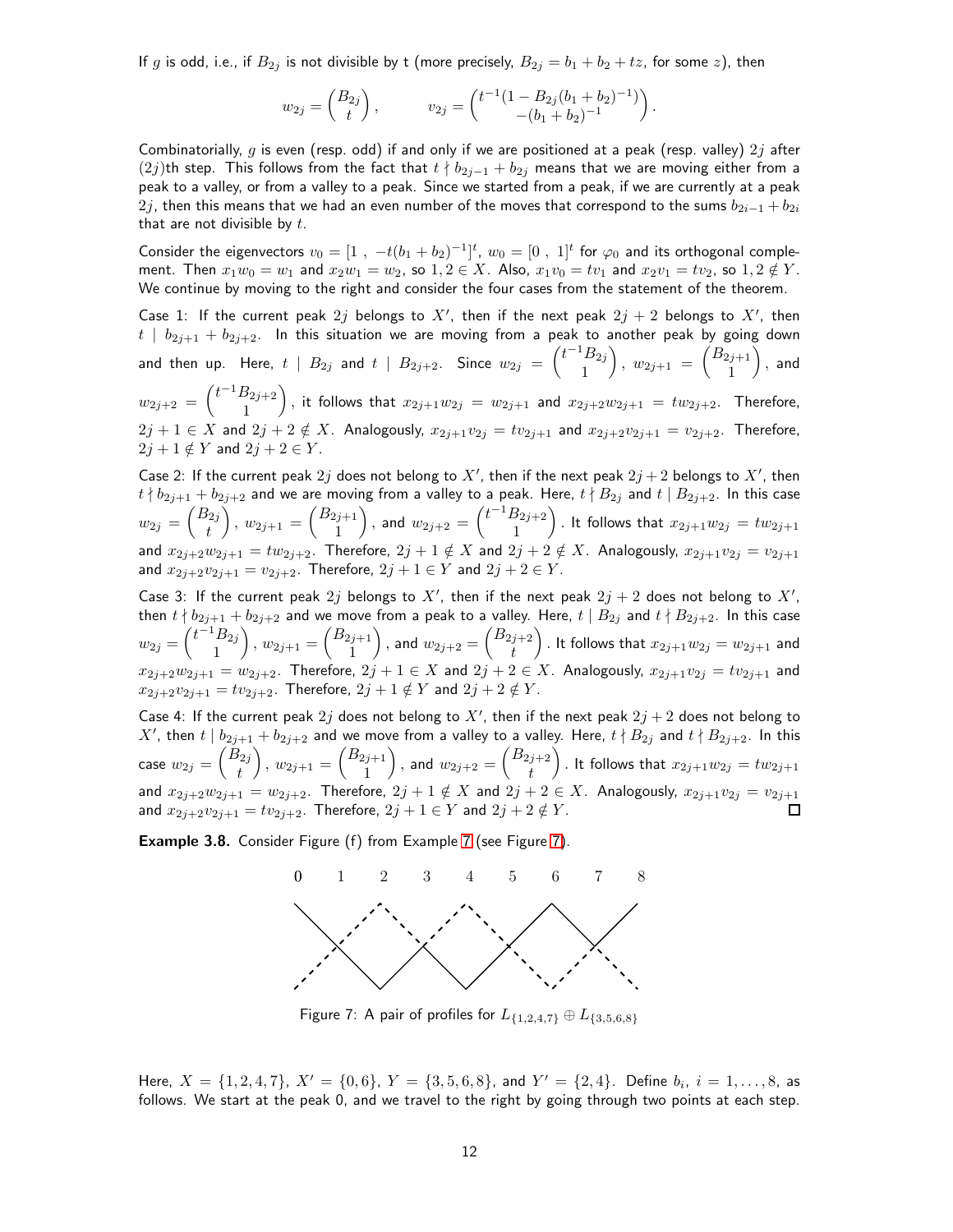We first reach valley 2 by going down and down. Here,  $t \nmid b_1 + b_2$  because of the third condition from the previous theorem. Then we reach valley 4 by going up and down. Here,  $t | b_3 + b_4$  because of the fourth condition from the previous theorem. Next, we reach peak 6 by going up and up. By the second condition from the previous theorem, it must be  $t \nmid b_5 + b_6$ . Finally, we come back to the starting peak 0 by going down and then up. As stated in the first condition of the previous theorem, we have that  $t | b_7 + b_8$ . Therefore, if  $t | b_1 + b_2$ ,  $t | b_3 + b_4$ ,  $t | b_5 + b_6$ , and  $t | b_7 + b_8$ , then the module  $\mathbb{M}(I, J)$ is isomorphic to  $L_{\{1,2,4,7\}}\oplus L_{\{3,5,6,8\}}.$  Note that we also have to make sure that  $\sum_{i=1}^8b_i=0.$  For example, we can set  $b_1 + b_2 = -(b_5 + b_6) = 1$  and  $b_3 + b_4 = -(b_7 + b_8) = t$ .

Remark 3.9. It is not too difficult to generalize Theorem [3.7,](#page-10-0) by taking analogous paths in the lattice diagram, to the general case when the layers of the profile  $I \mid J$  are  $r_1$ -interlacing for some  $r_1 \geq 3$ , and the profile  $I \mid J$  has  $r$  boxes, with poset  $1^r \mid 2$  (we refer the reader to [\[4\]](#page-13-3) for details on the notion of a box, the poset of a profile, and a branching point of a profile). In the next example we demonstrate how the decomposable extensions look like for a rank 2 module in the tame case  $(4, 8)$ . The path is analogous to the path in the tight interlacing case, at each branching point (a point where the rims meet) we have an option to either go up or down. This path uniquely determines the summands  $L_X$ and  $L_Y$ .

**Example 3.10.** [\[4,](#page-13-3) Example 4.5] To construct decomposable modules with the profile  $\{2, 4, 7, 8\}$  |  $\{1,3,5,6\}$  we define  $x_i = \begin{pmatrix} t & b_i \ 0 & 1 \end{pmatrix}$ ,  $y_i = \begin{pmatrix} 1 & -b_i \ 0 & t \end{pmatrix}$  $0 \quad t$ ), for  $i = 2, 4, 7, 8$  and  $x_i = \begin{pmatrix} 1 & b_i \\ 0 & t_i \end{pmatrix}$  $0 \quad t$  $\Big), y_i =$  $\begin{pmatrix} t & -b_i \ 0 & 1 \end{pmatrix}$ , for  $i=1,3,5,6$ , and assume that  $b_1+b_2+b_3+b_4+b_5+b_8+t(b_6+b_7)=0$ . Denote this module again by  $\mathbb{M}(I, J)$ . It is easily seen that  $L_J$  is a summand of  $\mathbb{M}(I, J)$  if and only if  $t | b_8 + b_1$ , t |  $b_2 + b_3$ , and t |  $b_4 + b_5$ . The module  $\mathbb{M}(I, J)$  is indecomposable if and only if  $t \nmid b_2 + b_3$ ,  $t \nmid b_4 + b_5$ ,  $t \nmid b_8 + b_1$ . If  $t \nmid b_2 + b_3$ ,  $t \mid b_4 + b_5$ ,  $t \nmid b_8 + b_1$ , then  $\mathbb{M}(I, J)$  is isomorphic to  $L_{\{2,3,5,6\}} \oplus L_{\{1,4,7,8\}}$ . If  $t | b_2 + b_3, t | b_4 + b_5, t | b_8 + b_1$ , then  $\mathbb{M}(I, J)$  is isomorphic to  $L_{\{2,4,5,6\}} \oplus L_{\{1,3,7,8\}}$ . If  $t | b_2 + b_3$ ,  $t \nmid b_4 + b_5, t \mid b_8 + b_1$ , then  $\mathbb{M}(I, J)$  is isomorpic to  $L_{\{2,3,7,8\}} \oplus L_{\{1,4,5,6\}}$ .

Thus, there are four different decomposable modules appearing as the middle term in a short exact sequence that has  $L_I$  (as a quotient) and  $L_J$  (as a submodule) as end terms. The pairs of profiles of the four modules that appear in the middle in these short exact sequences can be pictured as follows.



Figure 8: The pairs of profiles of decomposable extensions between  $L_{\{1,3,5,6\}}$  and  $L_{\{2,4,7,8\}}$ .